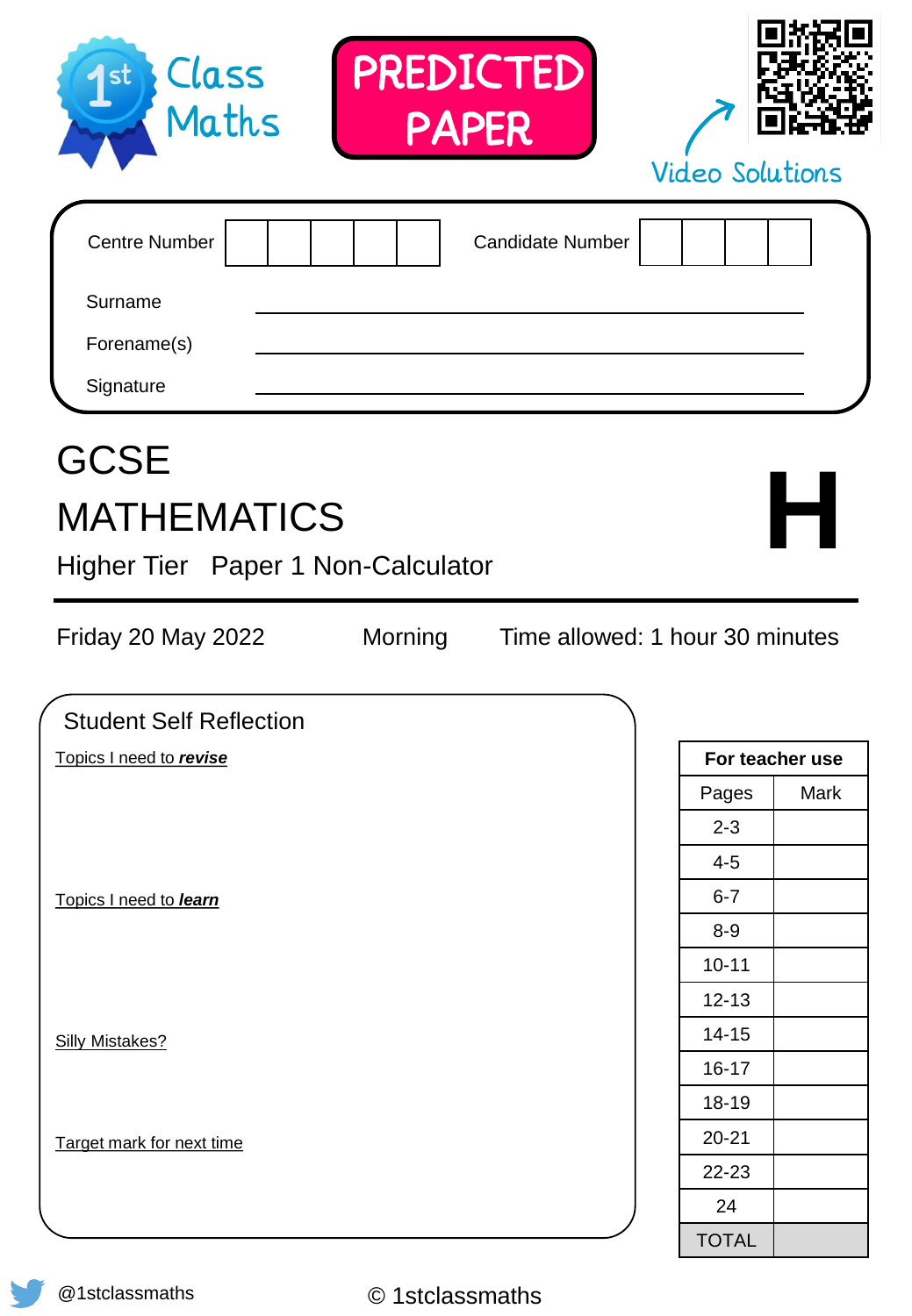

|                     |                                     |                                                      | Answer all questions in the spaces provided.                 |                |            |
|---------------------|-------------------------------------|------------------------------------------------------|--------------------------------------------------------------|----------------|------------|
|                     |                                     | Circle the decimal that is closest in value to 3.019 |                                                              |                |            |
| Circle your answer. |                                     |                                                      |                                                              |                | [1 mark]   |
|                     |                                     |                                                      |                                                              |                |            |
|                     | 3.2                                 | 3.01                                                 | 3.025                                                        | 3.19           |            |
|                     |                                     |                                                      |                                                              |                |            |
|                     | What is 1.4cl as a fraction of 80ml |                                                      |                                                              |                |            |
| Circle your answer. |                                     |                                                      |                                                              |                | [1 mark]   |
|                     | $\frac{7}{4}$                       | $\frac{7}{40}$                                       | $rac{4}{7}$                                                  | $\frac{40}{7}$ |            |
|                     |                                     |                                                      |                                                              |                |            |
|                     |                                     |                                                      |                                                              |                |            |
|                     |                                     |                                                      | A transformation is performed on shape A giving the image B. |                |            |
|                     |                                     | Shape A and the image B are not congruent.           |                                                              |                |            |
|                     |                                     | What was the type of transformation?                 |                                                              |                |            |
| Circle your answer. |                                     |                                                      |                                                              |                | $[1$ mark] |
|                     |                                     |                                                      |                                                              |                |            |
|                     |                                     |                                                      |                                                              |                |            |
|                     | Rotation                            | Reflection                                           | Translation                                                  | Enlargement    |            |
|                     |                                     |                                                      |                                                              |                |            |
|                     |                                     |                                                      |                                                              |                |            |
|                     |                                     |                                                      |                                                              |                |            |
|                     |                                     |                                                      |                                                              |                |            |
|                     |                                     |                                                      |                                                              |                |            |
|                     |                                     |                                                      |                                                              |                |            |

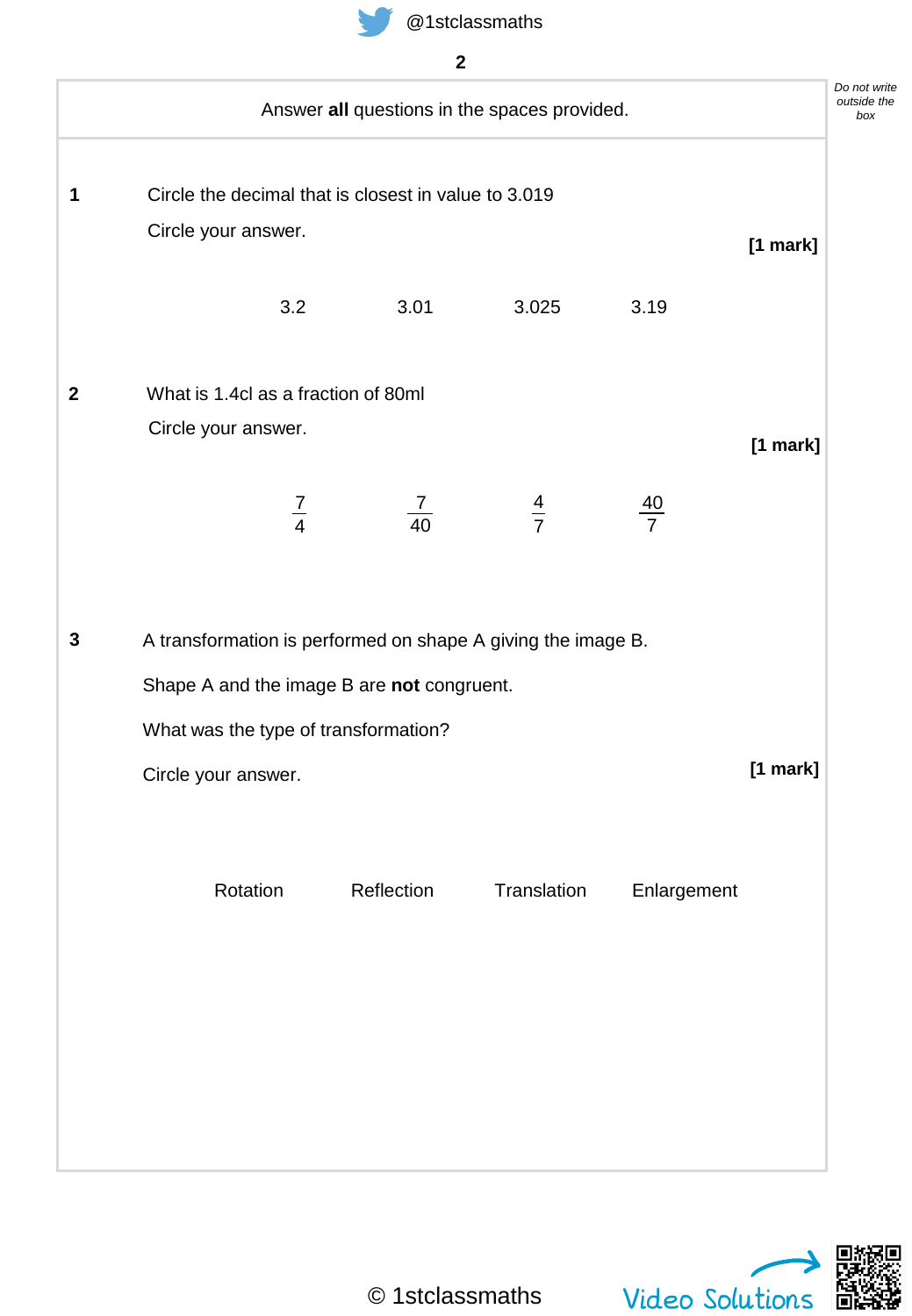

| . .              |
|------------------|
| ۱<br>I<br>×<br>٧ |
|                  |

|                     | Simplify $3b + 2b \times b - b^2$                                                            |        |                                      |                                                                          |             |
|---------------------|----------------------------------------------------------------------------------------------|--------|--------------------------------------|--------------------------------------------------------------------------|-------------|
| Circle your answer. |                                                                                              |        |                                      |                                                                          | $[1$ mark]  |
|                     |                                                                                              |        |                                      |                                                                          |             |
|                     | $4b^2$                                                                                       |        | $3b + b^2$ $5b^3 - b^2$ $6b^3 - b^2$ |                                                                          |             |
|                     |                                                                                              |        |                                      |                                                                          |             |
|                     | Dan can paint 4 fence panels every 2 hours.<br>Liz can paint 1 fence panel every 15 minutes. |        |                                      |                                                                          |             |
|                     | A garden has 21 fence panels.                                                                |        |                                      |                                                                          |             |
|                     |                                                                                              |        |                                      | Working together, how long will it take Dan and Liz to paint the panels? |             |
|                     | Give your answer in hours.                                                                   |        |                                      |                                                                          | [3 marks]   |
|                     |                                                                                              |        |                                      |                                                                          |             |
|                     |                                                                                              |        |                                      |                                                                          |             |
|                     |                                                                                              |        |                                      |                                                                          |             |
|                     |                                                                                              |        |                                      |                                                                          |             |
|                     |                                                                                              |        |                                      |                                                                          |             |
|                     |                                                                                              |        |                                      |                                                                          |             |
|                     |                                                                                              |        |                                      |                                                                          |             |
|                     |                                                                                              |        |                                      |                                                                          |             |
|                     |                                                                                              |        |                                      |                                                                          |             |
|                     |                                                                                              |        |                                      |                                                                          |             |
|                     |                                                                                              | Answer |                                      | hours                                                                    |             |
|                     |                                                                                              |        |                                      |                                                                          |             |
|                     |                                                                                              |        |                                      |                                                                          |             |
|                     |                                                                                              |        |                                      |                                                                          |             |
|                     |                                                                                              |        |                                      |                                                                          |             |
|                     |                                                                                              |        |                                      |                                                                          |             |
|                     |                                                                                              |        |                                      |                                                                          |             |
|                     |                                                                                              |        |                                      |                                                                          |             |
|                     |                                                                                              |        |                                      |                                                                          | Turn over ▶ |
|                     |                                                                                              |        |                                      |                                                                          |             |

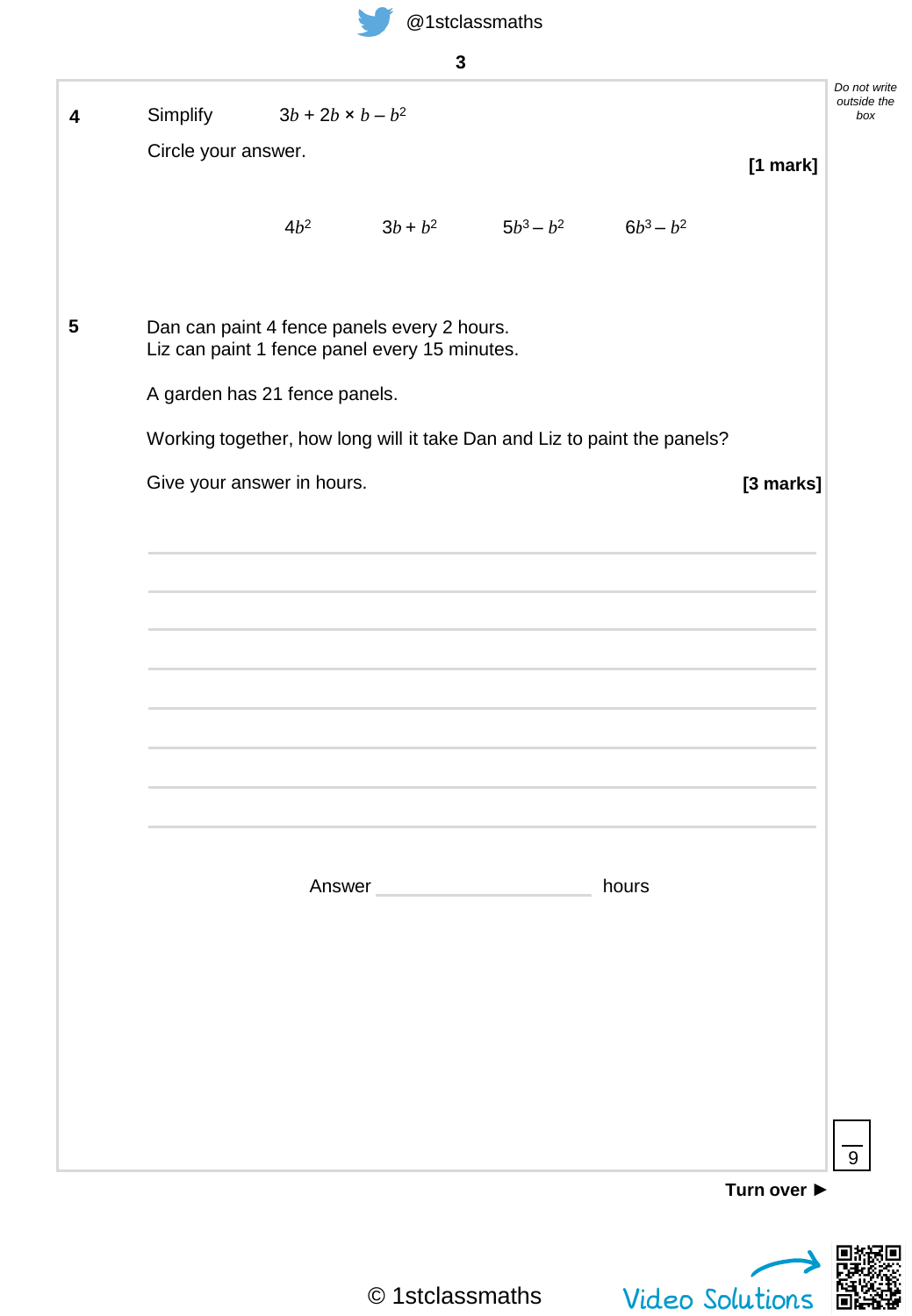|          | 4                                                                                                                                                                                                                                                                                                                       |           |
|----------|-------------------------------------------------------------------------------------------------------------------------------------------------------------------------------------------------------------------------------------------------------------------------------------------------------------------------|-----------|
|          | <b>6</b> (a) Work out $\left(\frac{2}{3}\right)^2 + \frac{1}{4}$                                                                                                                                                                                                                                                        | [3 marks] |
|          |                                                                                                                                                                                                                                                                                                                         |           |
|          | Answer and the contract of the contract of the contract of the contract of the contract of the contract of the                                                                                                                                                                                                          |           |
| (b)<br>6 | Write $2^{20} \div (2^3)^4$ as a single power of 2.                                                                                                                                                                                                                                                                     | [2 marks] |
|          | Answer and the contract of the contract of the contract of the contract of the contract of the contract of the                                                                                                                                                                                                          |           |
| 6 (c)    | Write 0.0042 in standard form.                                                                                                                                                                                                                                                                                          | [1 mark]  |
|          | Answer <b>Contract Contract Contract Contract Contract Contract Contract Contract Contract Contract Contract Contract Contract Contract Contract Contract Contract Contract Contract Contract Contract Contract Contract Contrac</b>                                                                                    |           |
| 6 (d)    | Work out $(4 \times 10^3) \times (3 \times 10^5)$ giving your answer in standard form.<br>the control of the control of the control of the control of the control of the control of the control of the control of the control of the control of the control of the control of the control of the control of the control | [2 marks] |
|          |                                                                                                                                                                                                                                                                                                                         |           |
|          | Answer                                                                                                                                                                                                                                                                                                                  |           |

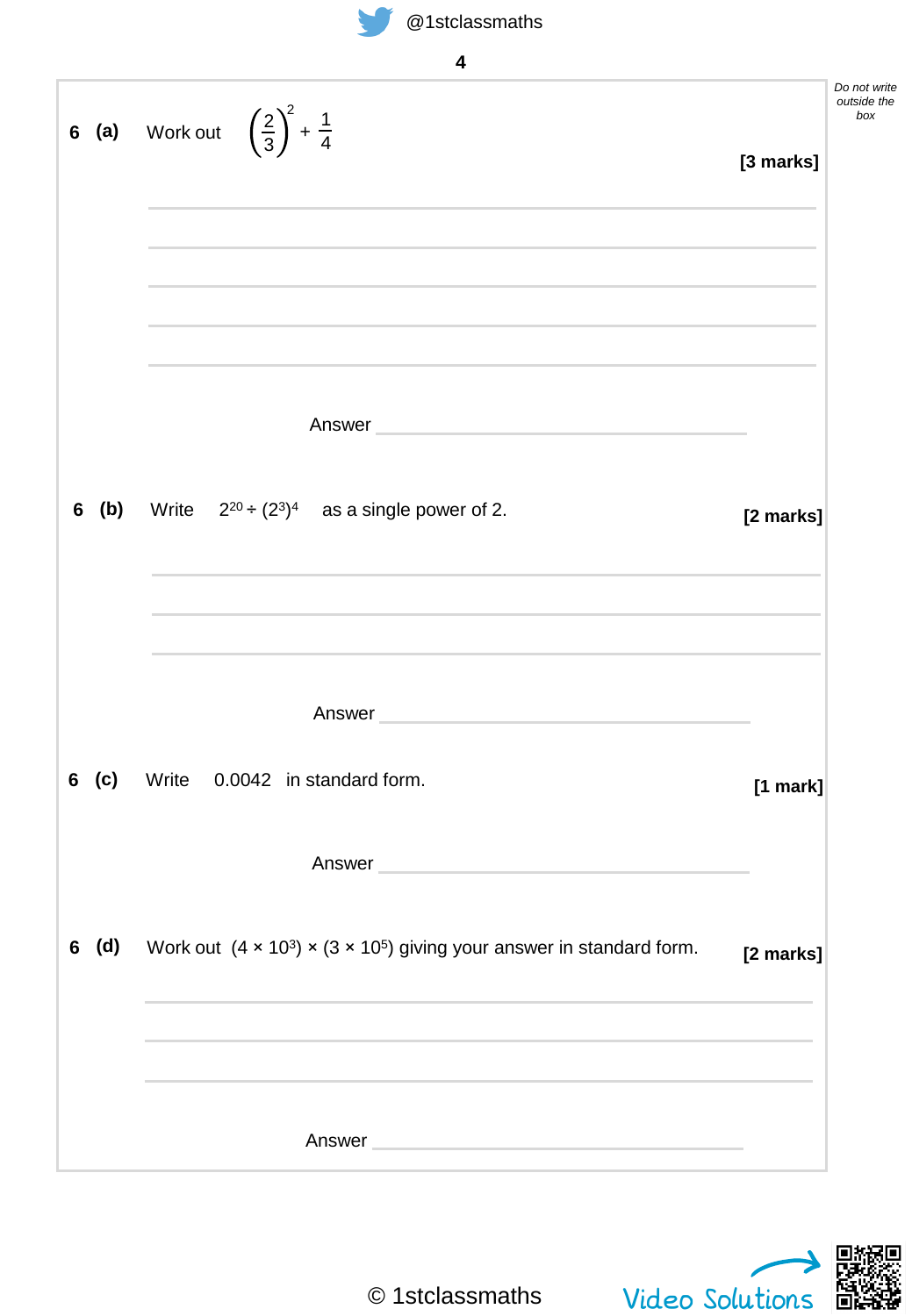

| @1stclassmaths |  |
|----------------|--|
|----------------|--|

| 5                                                                                                                                                                                                                                                                                                                                   |                                 |
|-------------------------------------------------------------------------------------------------------------------------------------------------------------------------------------------------------------------------------------------------------------------------------------------------------------------------------------|---------------------------------|
| Solve $\frac{x}{4} + 9 = 3$                                                                                                                                                                                                                                                                                                         | [2 marks]                       |
|                                                                                                                                                                                                                                                                                                                                     |                                 |
|                                                                                                                                                                                                                                                                                                                                     |                                 |
|                                                                                                                                                                                                                                                                                                                                     |                                 |
| $\mathcal{X} = \begin{bmatrix} 1 & 0 & 0 \\ 0 & 0 & 0 \\ 0 & 0 & 0 \\ 0 & 0 & 0 \\ 0 & 0 & 0 \\ 0 & 0 & 0 \\ 0 & 0 & 0 \\ 0 & 0 & 0 \\ 0 & 0 & 0 & 0 \\ 0 & 0 & 0 & 0 \\ 0 & 0 & 0 & 0 \\ 0 & 0 & 0 & 0 & 0 \\ 0 & 0 & 0 & 0 & 0 \\ 0 & 0 & 0 & 0 & 0 \\ 0 & 0 & 0 & 0 & 0 & 0 \\ 0 & 0 & 0 & 0 & 0 & 0 \\ 0 & 0 & 0 & 0 & 0 & 0 &$ |                                 |
|                                                                                                                                                                                                                                                                                                                                     |                                 |
| The cost of a calculator is £3.60                                                                                                                                                                                                                                                                                                   |                                 |
| The cost of a pen is 80p                                                                                                                                                                                                                                                                                                            |                                 |
| Write the cost of a calculator to the cost of a pen.                                                                                                                                                                                                                                                                                | [2 marks]                       |
| Give your answer in simplest form.                                                                                                                                                                                                                                                                                                  |                                 |
|                                                                                                                                                                                                                                                                                                                                     |                                 |
| Answer experience and the state of the state of the state of the state of the state of the state of the state of the state of the state of the state of the state of the state of the state of the state of the state of the s                                                                                                      |                                 |
|                                                                                                                                                                                                                                                                                                                                     |                                 |
|                                                                                                                                                                                                                                                                                                                                     |                                 |
|                                                                                                                                                                                                                                                                                                                                     |                                 |
|                                                                                                                                                                                                                                                                                                                                     |                                 |
|                                                                                                                                                                                                                                                                                                                                     | Turn over $\blacktriangleright$ |

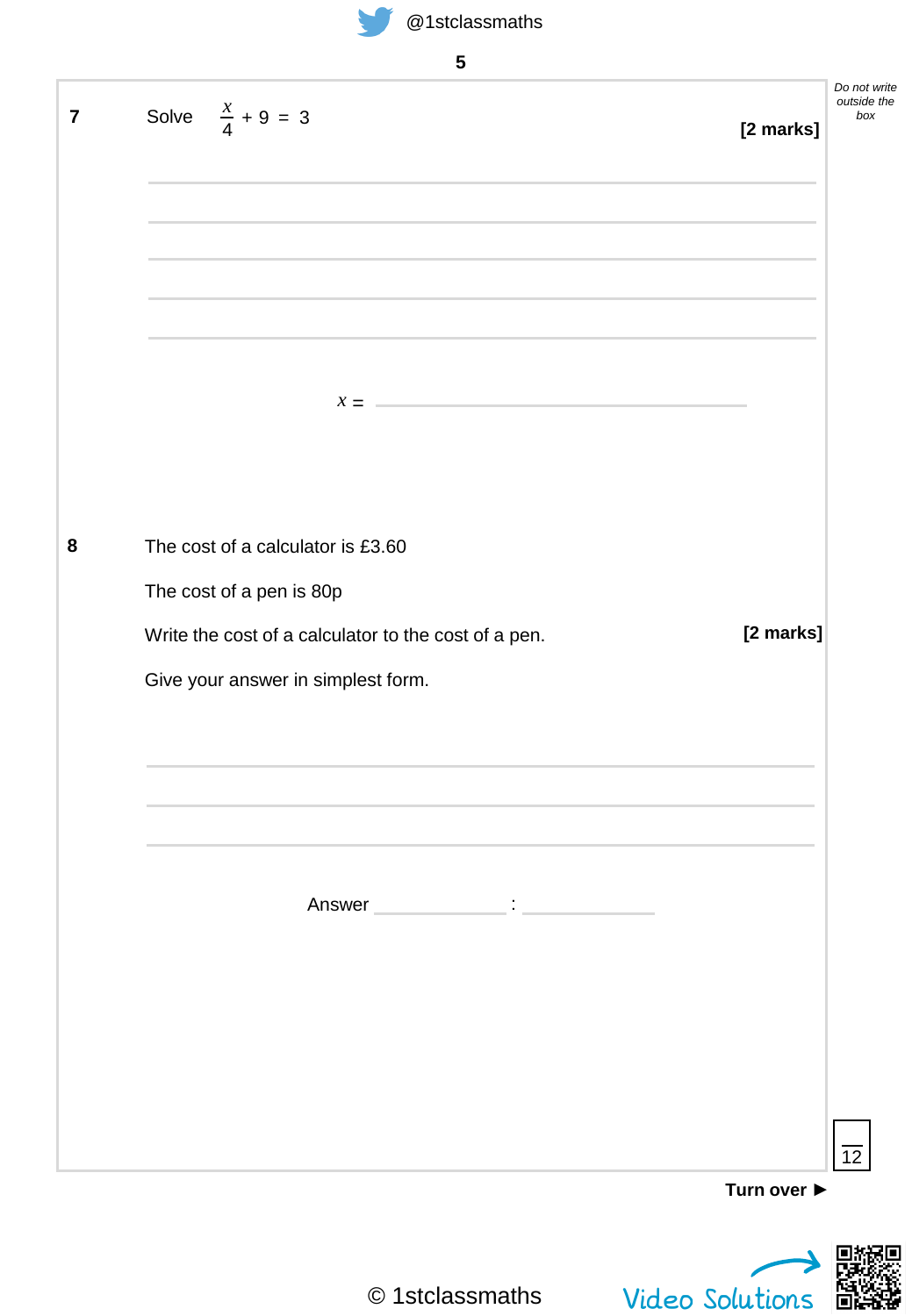ABCDEF is a regular hexagon. **9** *box*

Using only ruler and compasses, show the region inside the hexagon that is

less than 5.5 cm from E

and

closer to point C than point D

Label the region R.

Show all your construction lines.

**[3 marks]**

*Do not write outside the*



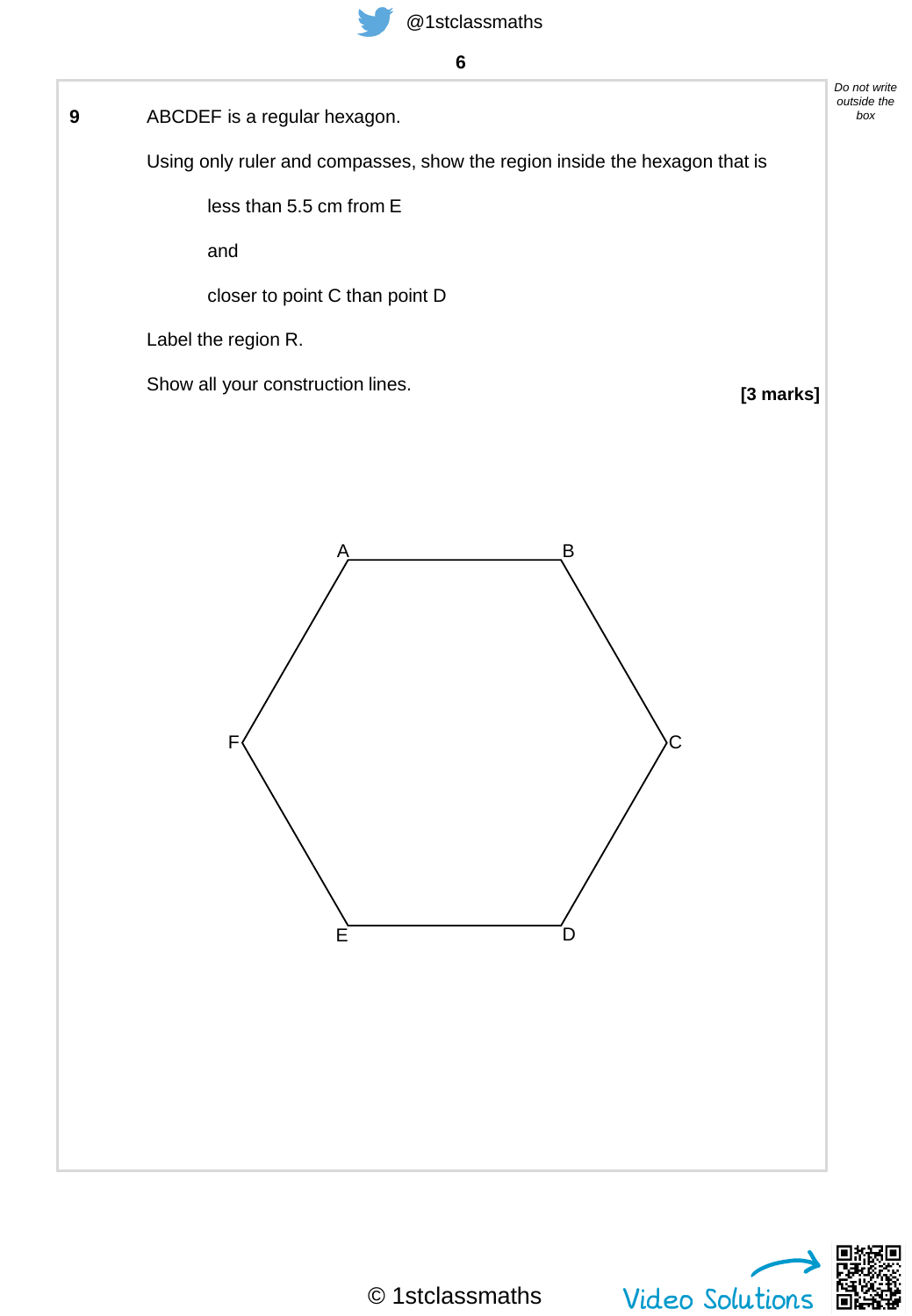

| The diagram shows a sector of a circle of radius 6cm. |                         | Do not write<br>outside the<br>box |
|-------------------------------------------------------|-------------------------|------------------------------------|
| 6cm                                                   | Not drawn<br>accurately |                                    |
| Calculate the area of the sector.                     |                         |                                    |
| Give your answer in terms of $\pi$ .                  | [3 marks]               |                                    |
|                                                       |                         |                                    |
|                                                       |                         |                                    |
|                                                       |                         |                                    |
|                                                       |                         |                                    |
|                                                       |                         |                                    |
|                                                       |                         |                                    |
| Answer -                                              |                         |                                    |
|                                                       |                         |                                    |
|                                                       |                         |                                    |
|                                                       |                         |                                    |
|                                                       |                         |                                    |
|                                                       |                         |                                    |

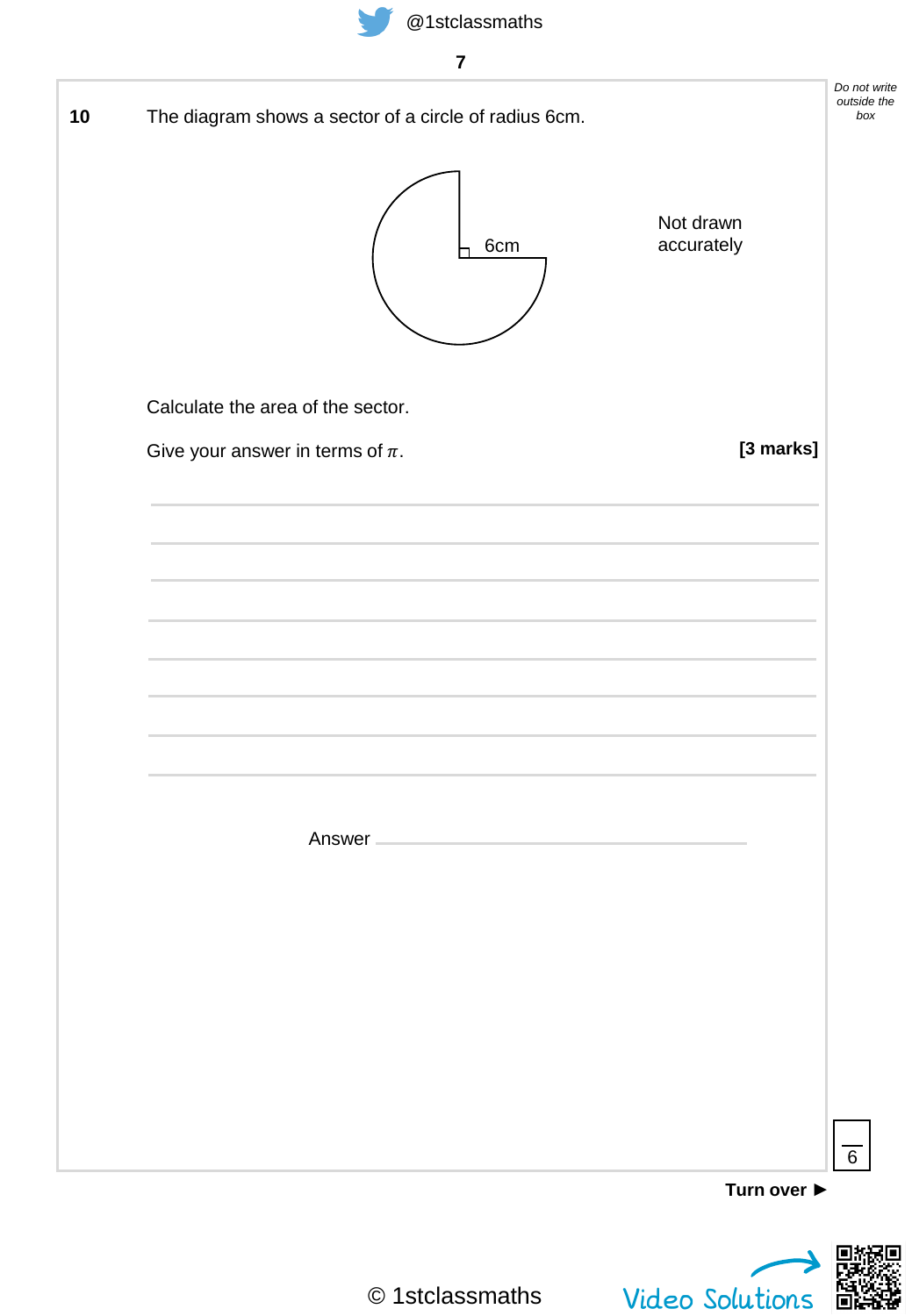





**(a)**

**(b)**



Video Solutions

*Do not write outside the box*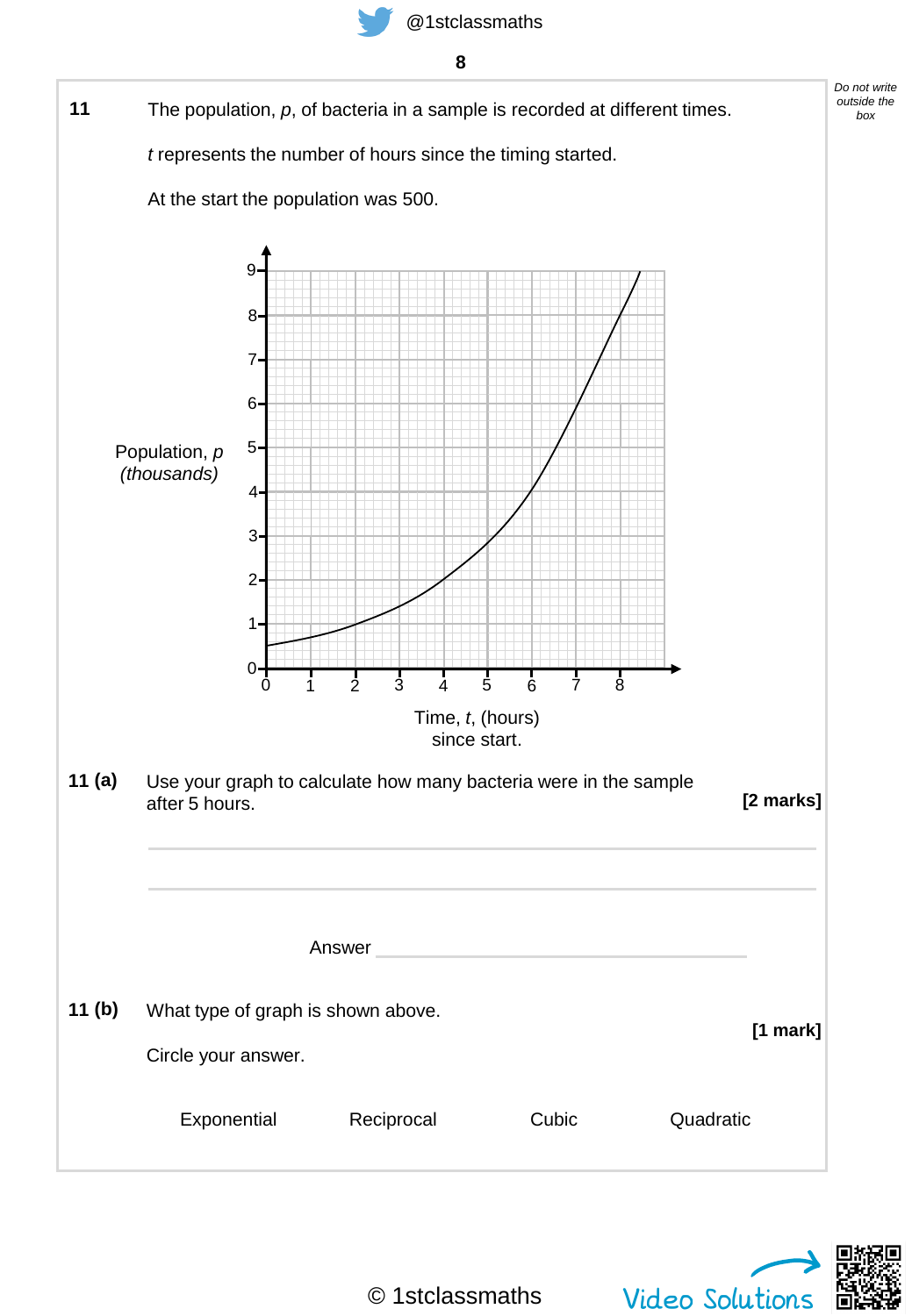The Venn Diagram below show information about 200 students. **12** *box*

Each of the students was asked if they have any brothers or sisters.

 $\frac{3}{2}$  of the students had brothers and sisters. 8

In total 105 students had sisters.

The number of students with brothers was 15 less than the number who had sisters.



Complete the Venn Diagram.

**[4 marks]**





7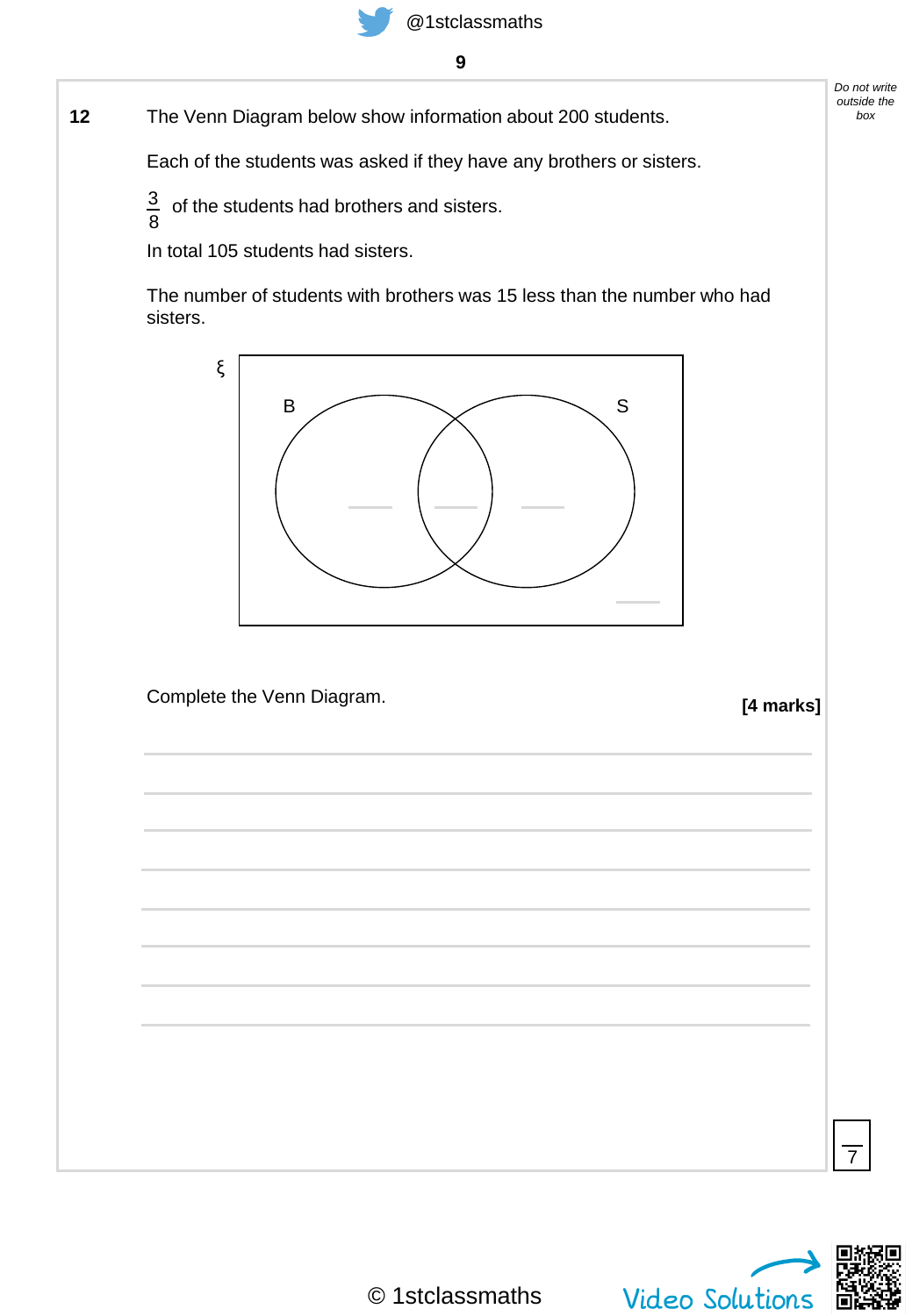



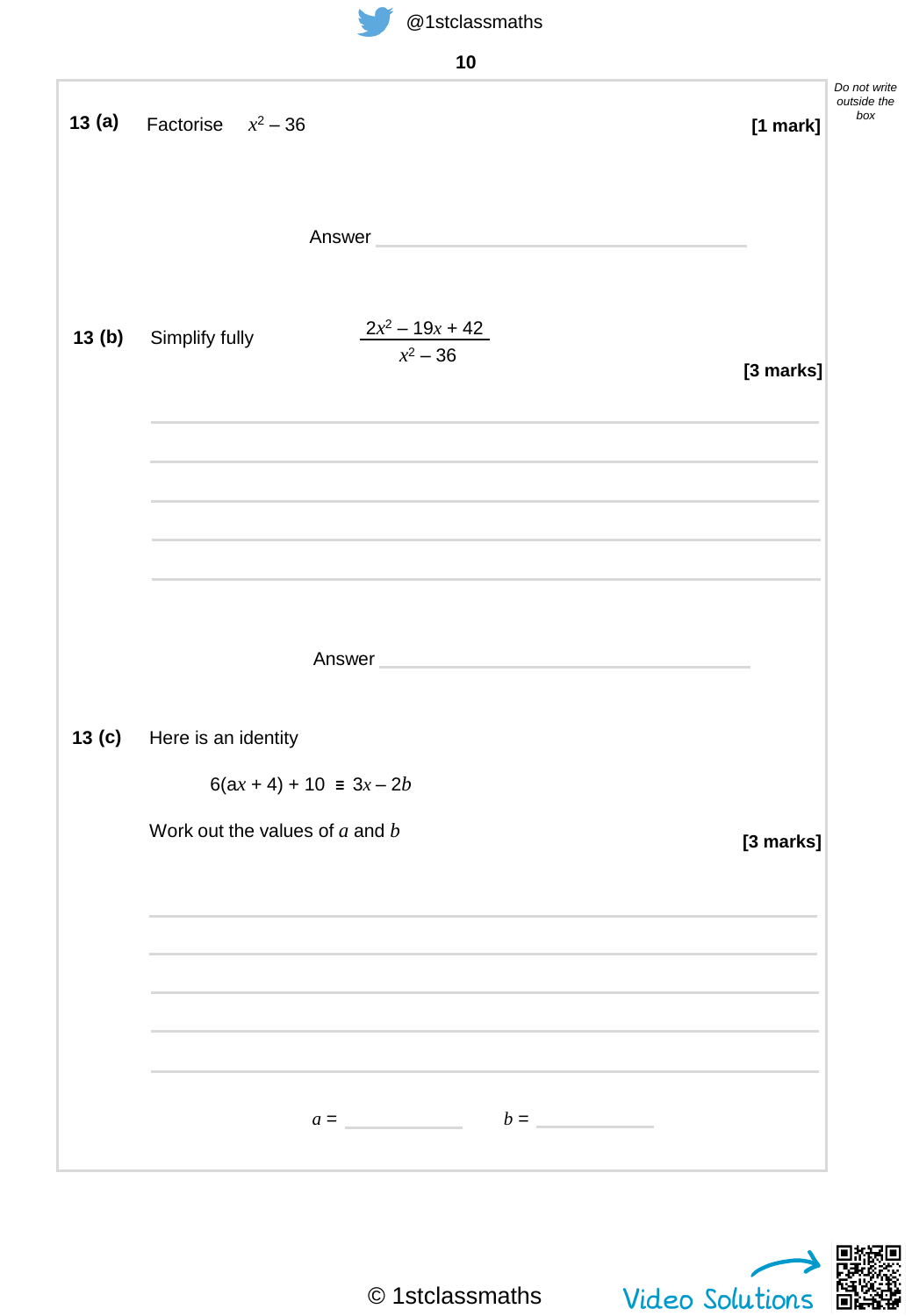





© 1stclassmaths

Video Solutions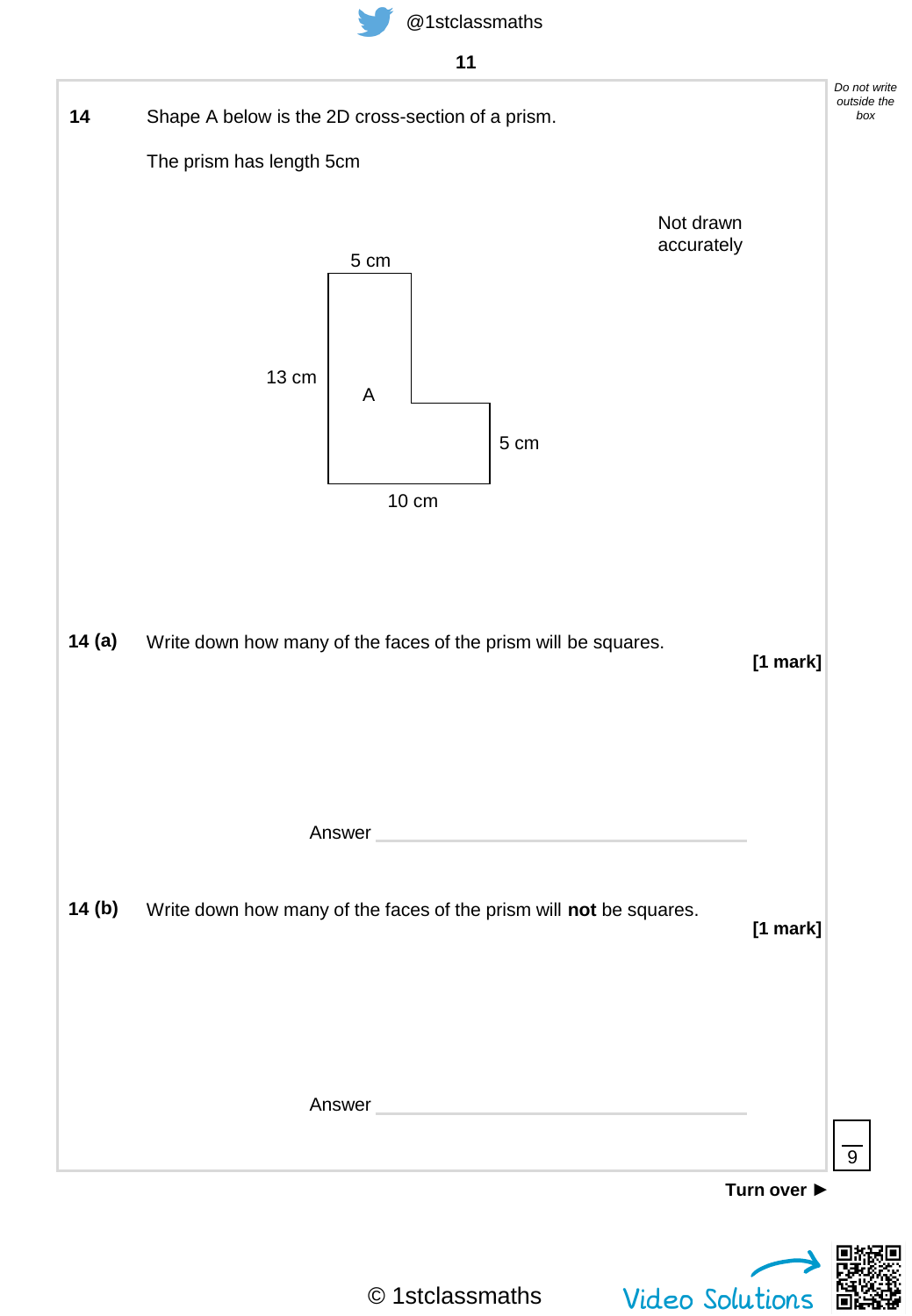

| $a$ is increased by 10% to give $b$ . |                                            |                                                                                                                                                                                                                               |           |
|---------------------------------------|--------------------------------------------|-------------------------------------------------------------------------------------------------------------------------------------------------------------------------------------------------------------------------------|-----------|
|                                       | $b$ is then increased by 20% to give $c$ . |                                                                                                                                                                                                                               |           |
|                                       |                                            | Write down a single decimal multiplier for the overall increase from $a$ to $c$                                                                                                                                               |           |
|                                       |                                            |                                                                                                                                                                                                                               | [2 marks] |
|                                       |                                            | the control of the control of the control of the control of the control of the control of the control of the control of the control of the control of the control of the control of the control of the control of the control |           |
|                                       |                                            |                                                                                                                                                                                                                               |           |
|                                       |                                            | and the control of the control of the control of the control of the control of the control of the control of the                                                                                                              |           |
|                                       |                                            |                                                                                                                                                                                                                               |           |
|                                       |                                            |                                                                                                                                                                                                                               |           |
|                                       |                                            | Answer                                                                                                                                                                                                                        |           |
|                                       |                                            |                                                                                                                                                                                                                               |           |
|                                       |                                            |                                                                                                                                                                                                                               |           |
|                                       |                                            | Which one of the following equations represents a straight line graph?                                                                                                                                                        |           |
| Circle your answer.                   |                                            |                                                                                                                                                                                                                               | [1 mark]  |
|                                       |                                            |                                                                                                                                                                                                                               |           |
|                                       |                                            |                                                                                                                                                                                                                               |           |
|                                       | $y = 2x^2 + 4$                             | $x + y = 3^2$                                                                                                                                                                                                                 |           |
|                                       |                                            |                                                                                                                                                                                                                               |           |
|                                       |                                            |                                                                                                                                                                                                                               |           |
|                                       | $y = \frac{1}{x-2}$                        | $y = 20 - \frac{1}{x}$                                                                                                                                                                                                        |           |
|                                       |                                            |                                                                                                                                                                                                                               |           |
|                                       |                                            |                                                                                                                                                                                                                               |           |
|                                       |                                            |                                                                                                                                                                                                                               |           |

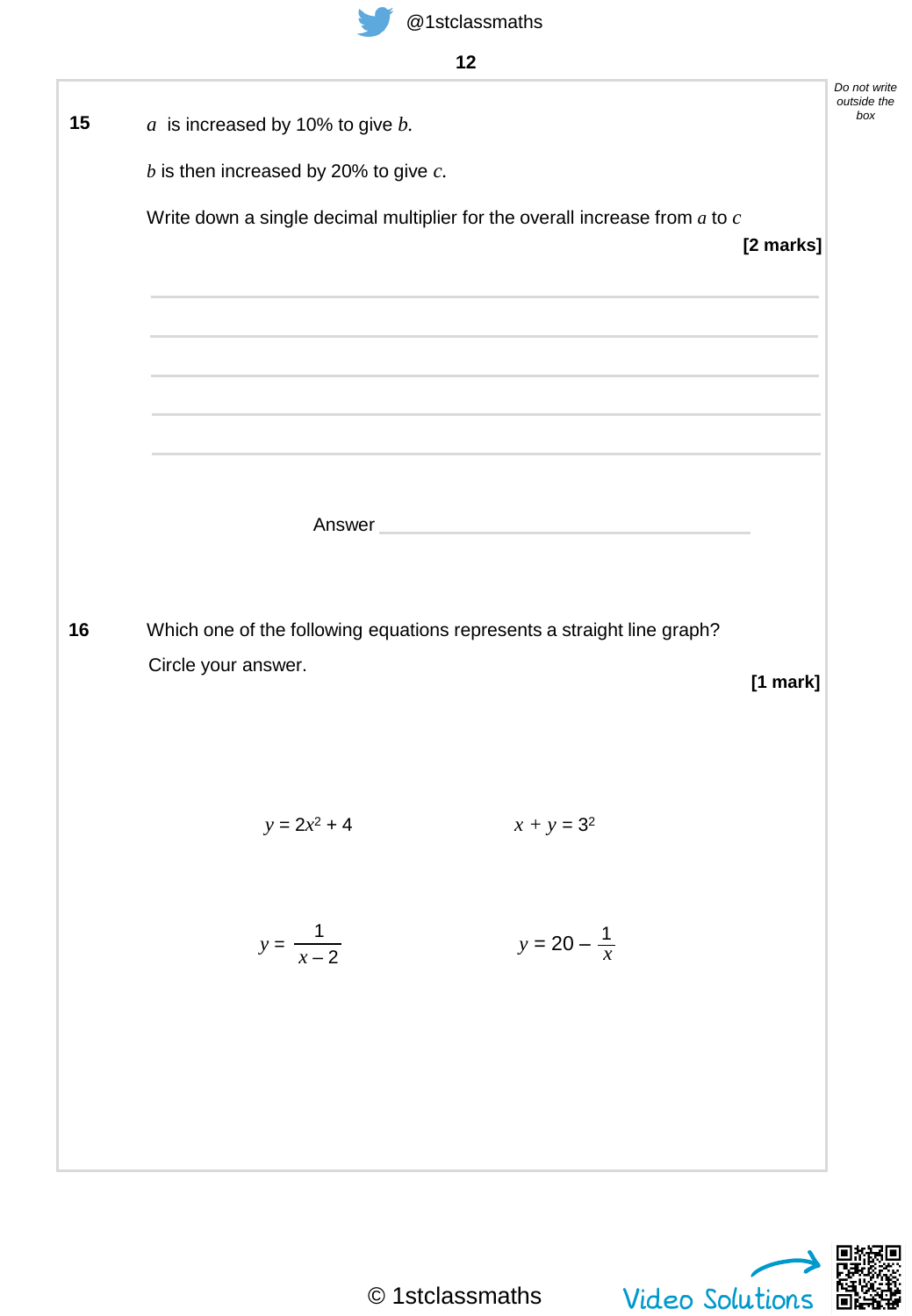



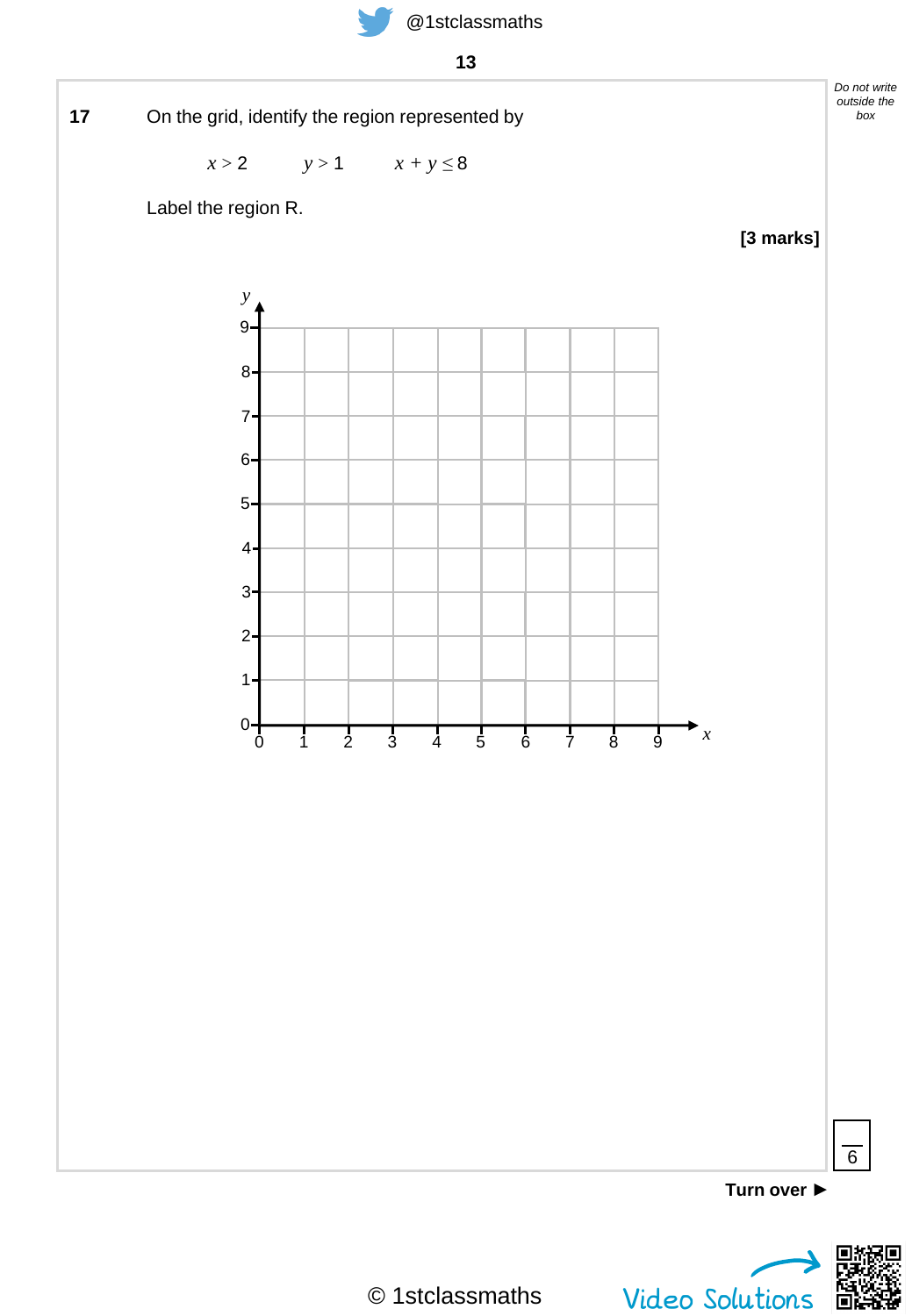

|  |  | e i siciassific |  |
|--|--|-----------------|--|
|  |  |                 |  |
|  |  |                 |  |

|    | 14                                                                |           |                                    |
|----|-------------------------------------------------------------------|-----------|------------------------------------|
| 18 | Convert $0.47$ to a fraction.                                     | [3 marks] | Do not write<br>outside the<br>box |
|    |                                                                   |           |                                    |
|    |                                                                   |           |                                    |
|    | Answer                                                            |           |                                    |
| 19 | The first term of an arithmetic sequence is equal to<br>$3a + b$  |           |                                    |
|    | The fourth term of the sequence is equal to<br>$15a - 5b$         |           |                                    |
|    | Write an expression for the 5 <sup>th</sup> term of the sequence. | [3 marks] |                                    |
|    | $3a + b$<br>$15a - 5b$                                            |           |                                    |
|    |                                                                   |           |                                    |
|    |                                                                   |           |                                    |
|    |                                                                   |           |                                    |
|    | Answer                                                            |           |                                    |
|    |                                                                   |           |                                    |

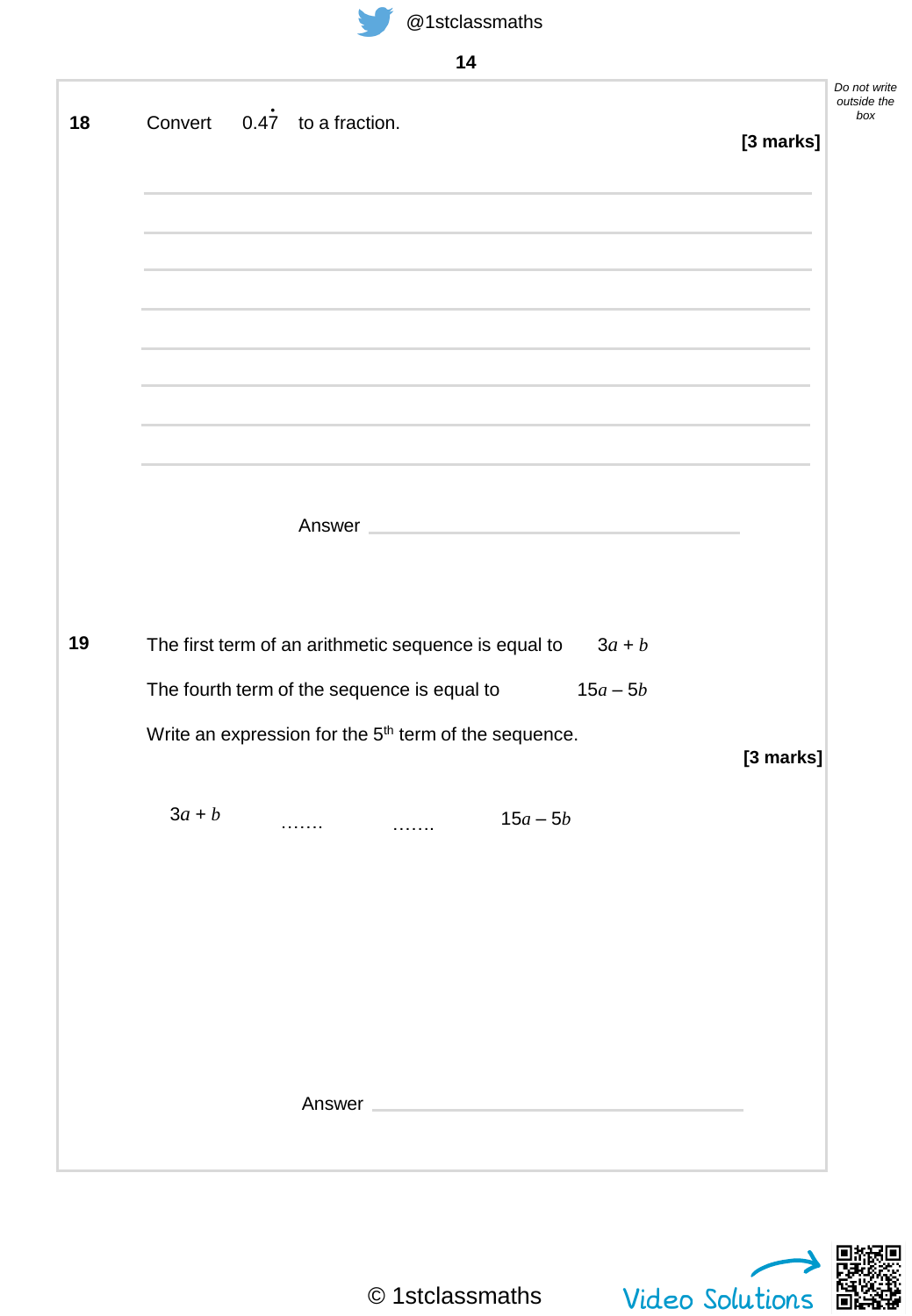

**15**

|                |                                                                     |                                                                                                                | Rafa takes a journey in two parts shown in the diagram below. |                                                                       | [3 marks] |
|----------------|---------------------------------------------------------------------|----------------------------------------------------------------------------------------------------------------|---------------------------------------------------------------|-----------------------------------------------------------------------|-----------|
|                | 20 miles<br>т                                                       | 40 miles                                                                                                       |                                                               | Not drawn                                                             |           |
| $\overline{A}$ | B                                                                   |                                                                                                                | $\mathsf C$                                                   | accurately                                                            |           |
|                | The distance between A and B is 20 miles.                           |                                                                                                                |                                                               |                                                                       |           |
|                | The distance between B and C is 40 miles.                           |                                                                                                                |                                                               |                                                                       |           |
|                |                                                                     |                                                                                                                |                                                               | Rafa travels at 30mph between A and B and then 50mph between B and C. |           |
|                | Calculate how long his journey from A to C took in minutes.         |                                                                                                                |                                                               |                                                                       |           |
|                |                                                                     |                                                                                                                |                                                               |                                                                       |           |
|                |                                                                     |                                                                                                                |                                                               |                                                                       |           |
|                |                                                                     |                                                                                                                |                                                               |                                                                       |           |
|                |                                                                     |                                                                                                                |                                                               |                                                                       |           |
|                |                                                                     | Answer and the contract of the contract of the contract of the contract of the contract of the contract of the |                                                               |                                                                       |           |
|                |                                                                     |                                                                                                                |                                                               |                                                                       |           |
|                | Rearrange $t = \frac{4}{a} + \sqrt{n}$ to make <i>a</i> the subject |                                                                                                                |                                                               |                                                                       | [3 marks] |
|                |                                                                     |                                                                                                                |                                                               |                                                                       |           |
|                |                                                                     |                                                                                                                |                                                               |                                                                       |           |
|                |                                                                     |                                                                                                                |                                                               |                                                                       |           |
|                |                                                                     |                                                                                                                |                                                               |                                                                       |           |
|                |                                                                     |                                                                                                                |                                                               |                                                                       |           |
|                |                                                                     |                                                                                                                |                                                               |                                                                       |           |
|                |                                                                     |                                                                                                                |                                                               |                                                                       |           |
|                |                                                                     |                                                                                                                |                                                               |                                                                       |           |
|                |                                                                     |                                                                                                                |                                                               |                                                                       |           |
|                |                                                                     |                                                                                                                |                                                               |                                                                       |           |
|                |                                                                     | Answer and the contract of the contract of the contract of the contract of the contract of the contract of the |                                                               |                                                                       |           |

Video Solutions

Ő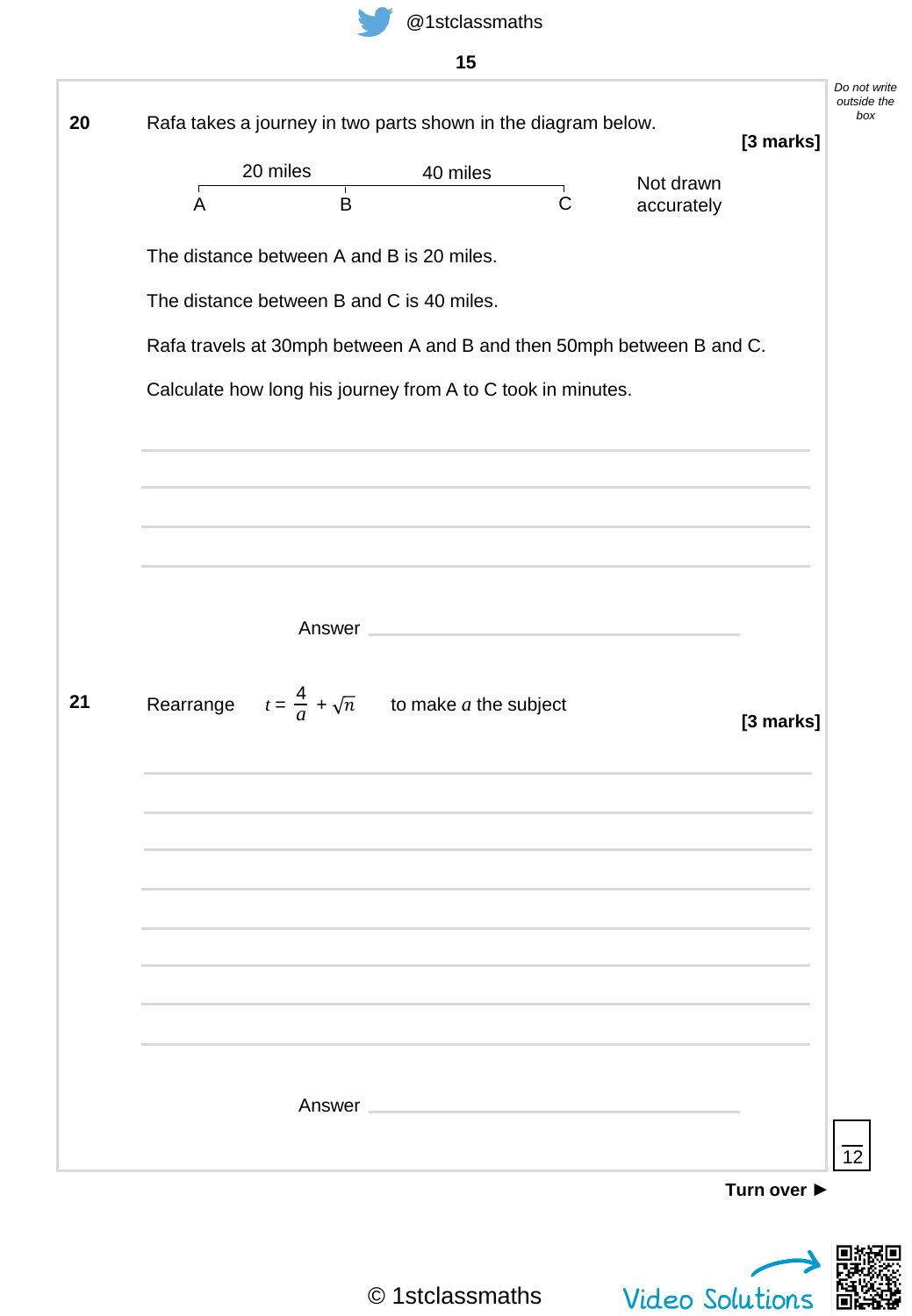Here is some information about how long 80 people spent shopping. 

| Time, t, (minutes) | Frequency |
|--------------------|-----------|
| $0 < t \leq 10$    | 20        |
| $10 < t \le 20$    | 32        |
| $20 < t \leq 30$   | 18        |
| $30 < t \leq 40$   | 10        |

#### Draw a cumulative frequency graph of the information. **(a)**





*Do not write outside the box*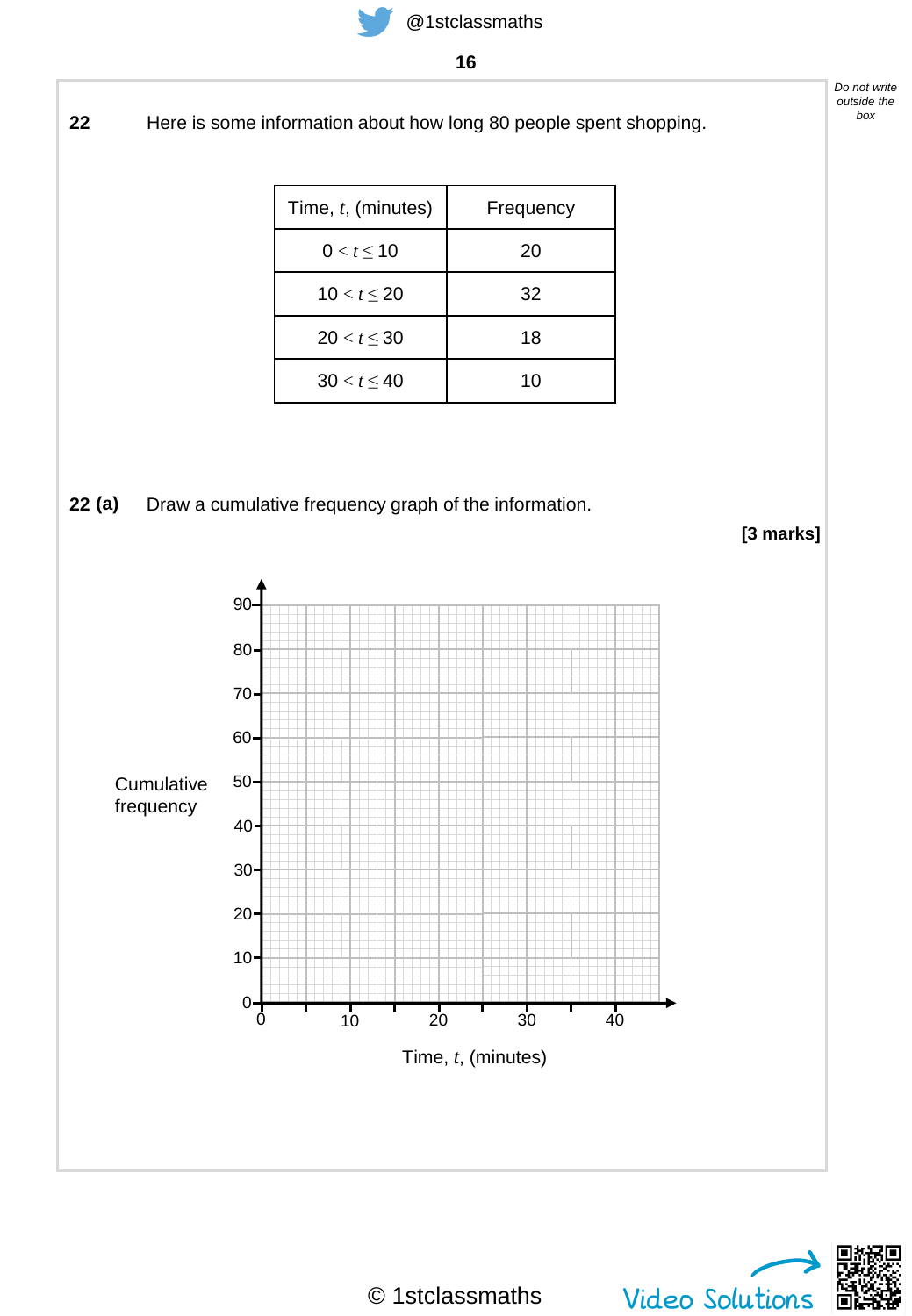Those who shopped for less than 25 minutes spent an average of £5.00 each. **22 (b)**

Calculate an estimate for the total amount of money spent by these shoppers.

**[2 marks]**

*Do not write outside the box*

Answer

**Turn over for next question**



**Turn over ►**

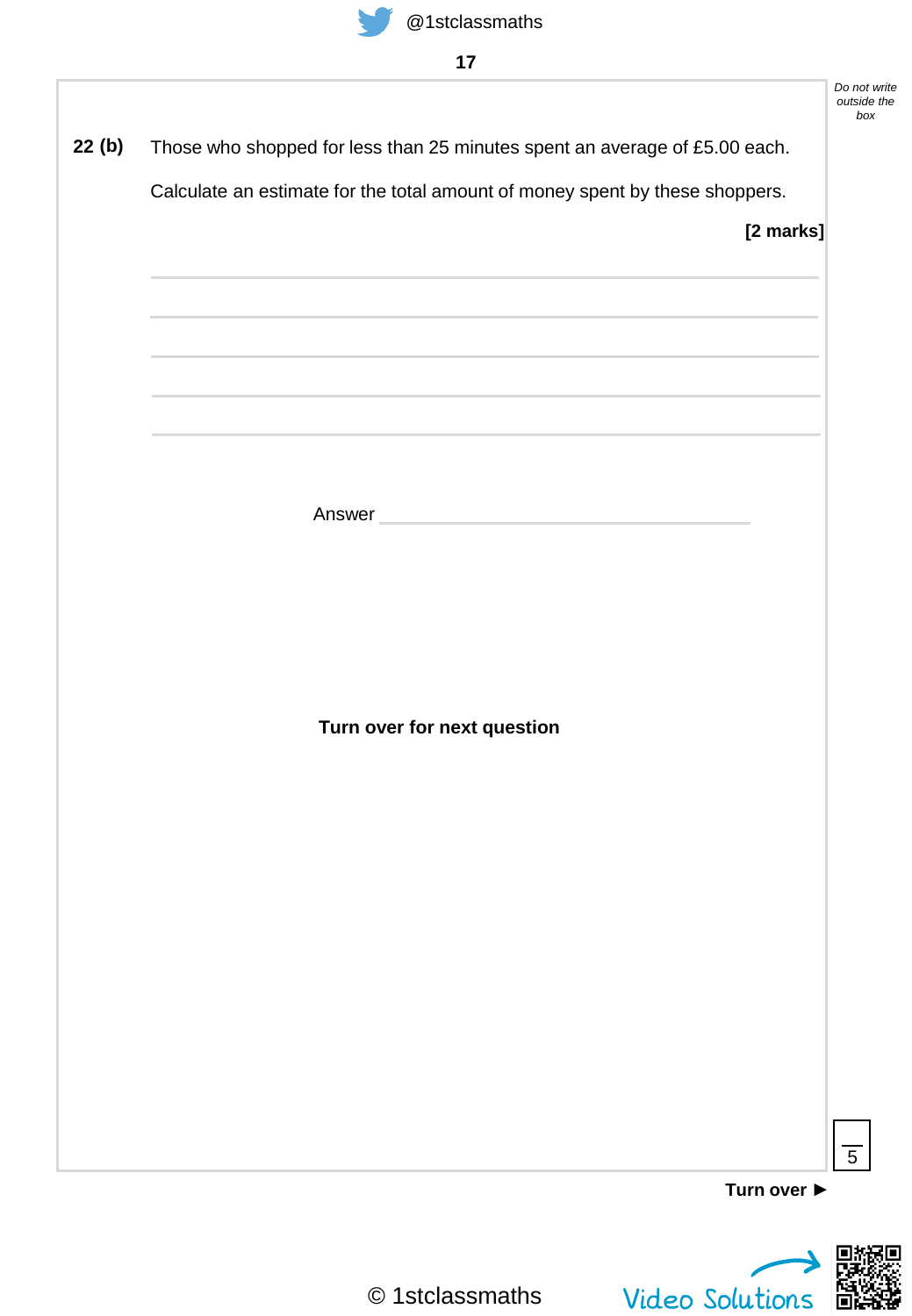





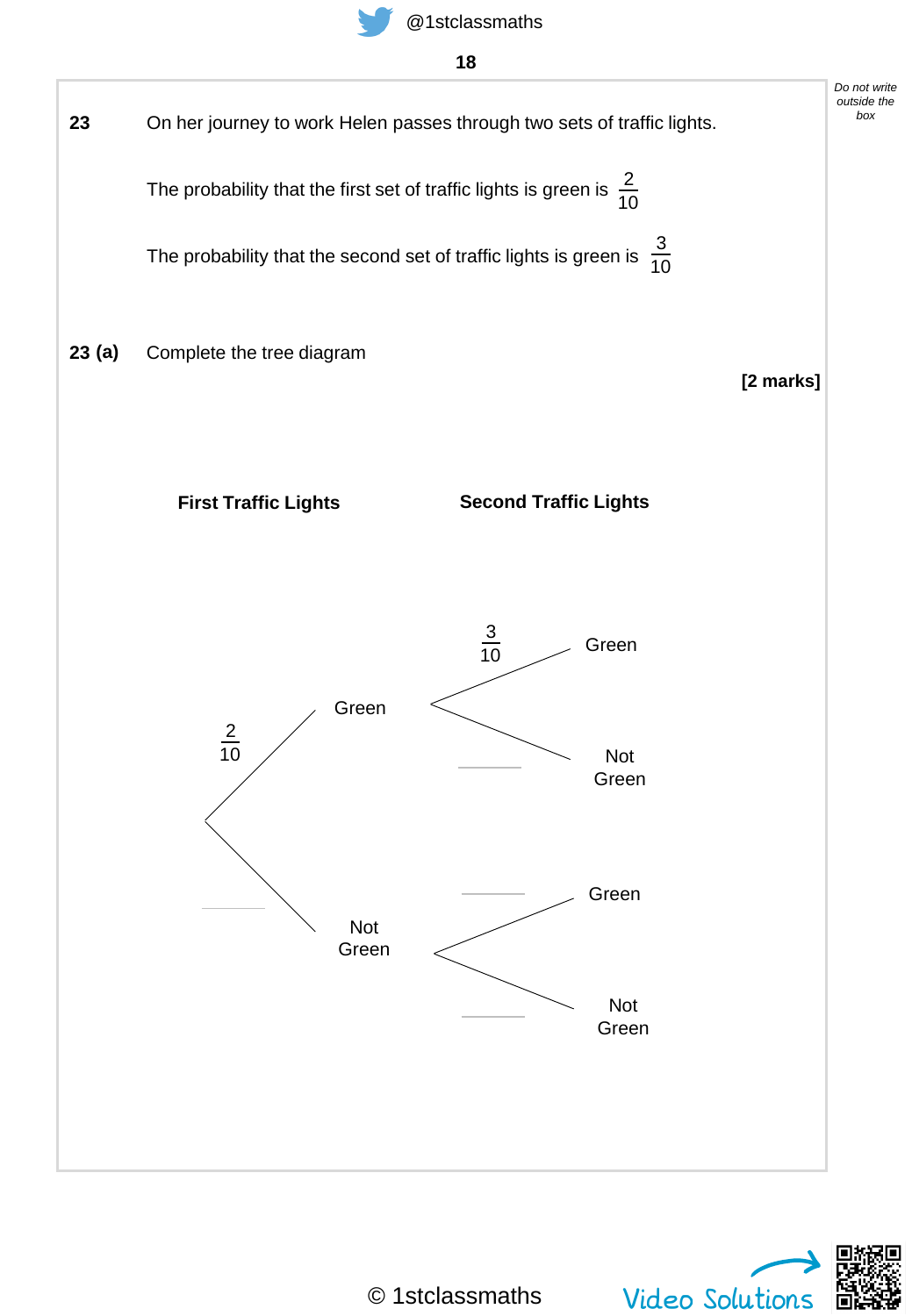

|       |                                                                                                                                                                                                                                      |                                 | Do not write<br>outside the<br>box |
|-------|--------------------------------------------------------------------------------------------------------------------------------------------------------------------------------------------------------------------------------------|---------------------------------|------------------------------------|
| 23(b) | Calculate the probability that at least one of the traffic lights is green                                                                                                                                                           |                                 |                                    |
|       | on Helen's way to work.                                                                                                                                                                                                              |                                 |                                    |
|       |                                                                                                                                                                                                                                      | [3 marks]                       |                                    |
|       |                                                                                                                                                                                                                                      |                                 |                                    |
|       |                                                                                                                                                                                                                                      |                                 |                                    |
|       |                                                                                                                                                                                                                                      |                                 |                                    |
|       |                                                                                                                                                                                                                                      |                                 |                                    |
|       |                                                                                                                                                                                                                                      |                                 |                                    |
|       |                                                                                                                                                                                                                                      |                                 |                                    |
|       |                                                                                                                                                                                                                                      |                                 |                                    |
|       |                                                                                                                                                                                                                                      |                                 |                                    |
|       |                                                                                                                                                                                                                                      |                                 |                                    |
|       |                                                                                                                                                                                                                                      |                                 |                                    |
|       |                                                                                                                                                                                                                                      |                                 |                                    |
|       | Answer <b>Executive Contract Contract Contract Contract Contract Contract Contract Contract Contract Contract Contract Contract Contract Contract Contract Contract Contract Contract Contract Contract Contract Contract Contra</b> |                                 |                                    |
|       |                                                                                                                                                                                                                                      |                                 |                                    |
|       |                                                                                                                                                                                                                                      |                                 |                                    |
|       |                                                                                                                                                                                                                                      |                                 |                                    |
|       | Turn over for next question                                                                                                                                                                                                          |                                 |                                    |
|       |                                                                                                                                                                                                                                      |                                 |                                    |
|       |                                                                                                                                                                                                                                      |                                 |                                    |
|       |                                                                                                                                                                                                                                      |                                 |                                    |
|       |                                                                                                                                                                                                                                      |                                 |                                    |
|       |                                                                                                                                                                                                                                      |                                 |                                    |
|       |                                                                                                                                                                                                                                      |                                 |                                    |
|       |                                                                                                                                                                                                                                      |                                 |                                    |
|       |                                                                                                                                                                                                                                      |                                 |                                    |
|       |                                                                                                                                                                                                                                      |                                 |                                    |
|       |                                                                                                                                                                                                                                      |                                 |                                    |
|       |                                                                                                                                                                                                                                      |                                 |                                    |
|       |                                                                                                                                                                                                                                      |                                 |                                    |
|       |                                                                                                                                                                                                                                      |                                 | $\overline{5}$                     |
|       |                                                                                                                                                                                                                                      | Turn over $\blacktriangleright$ |                                    |

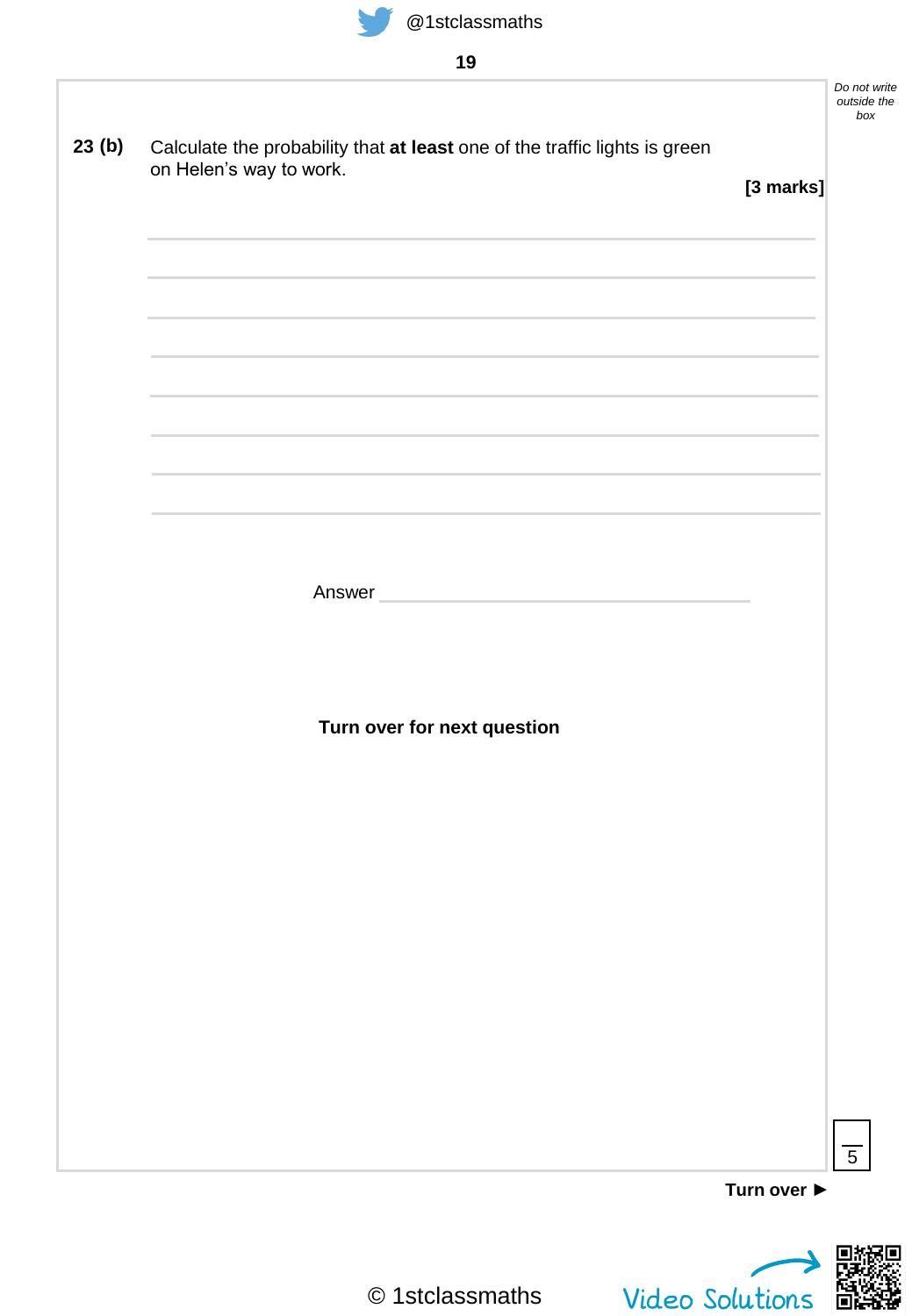



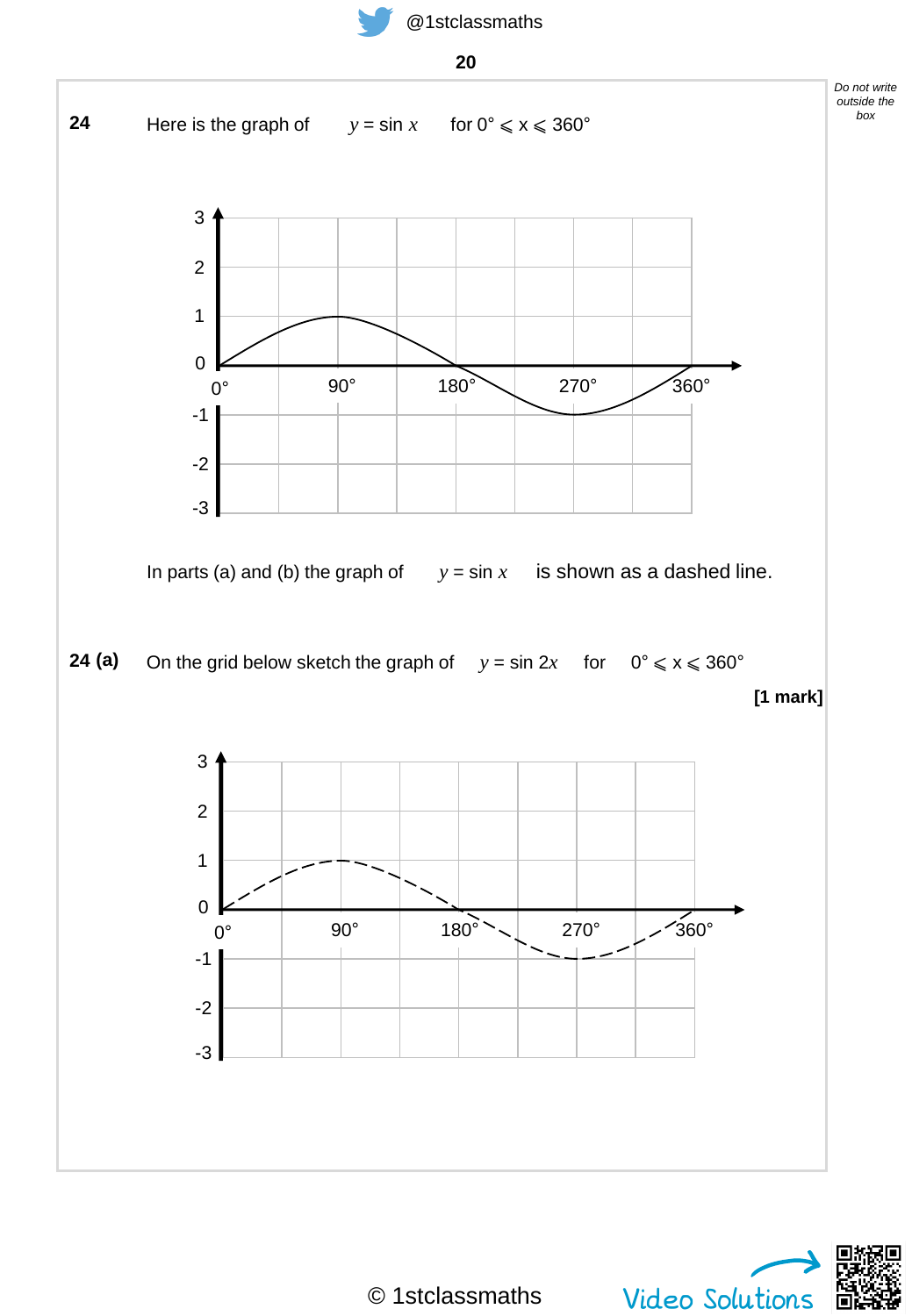

**21**



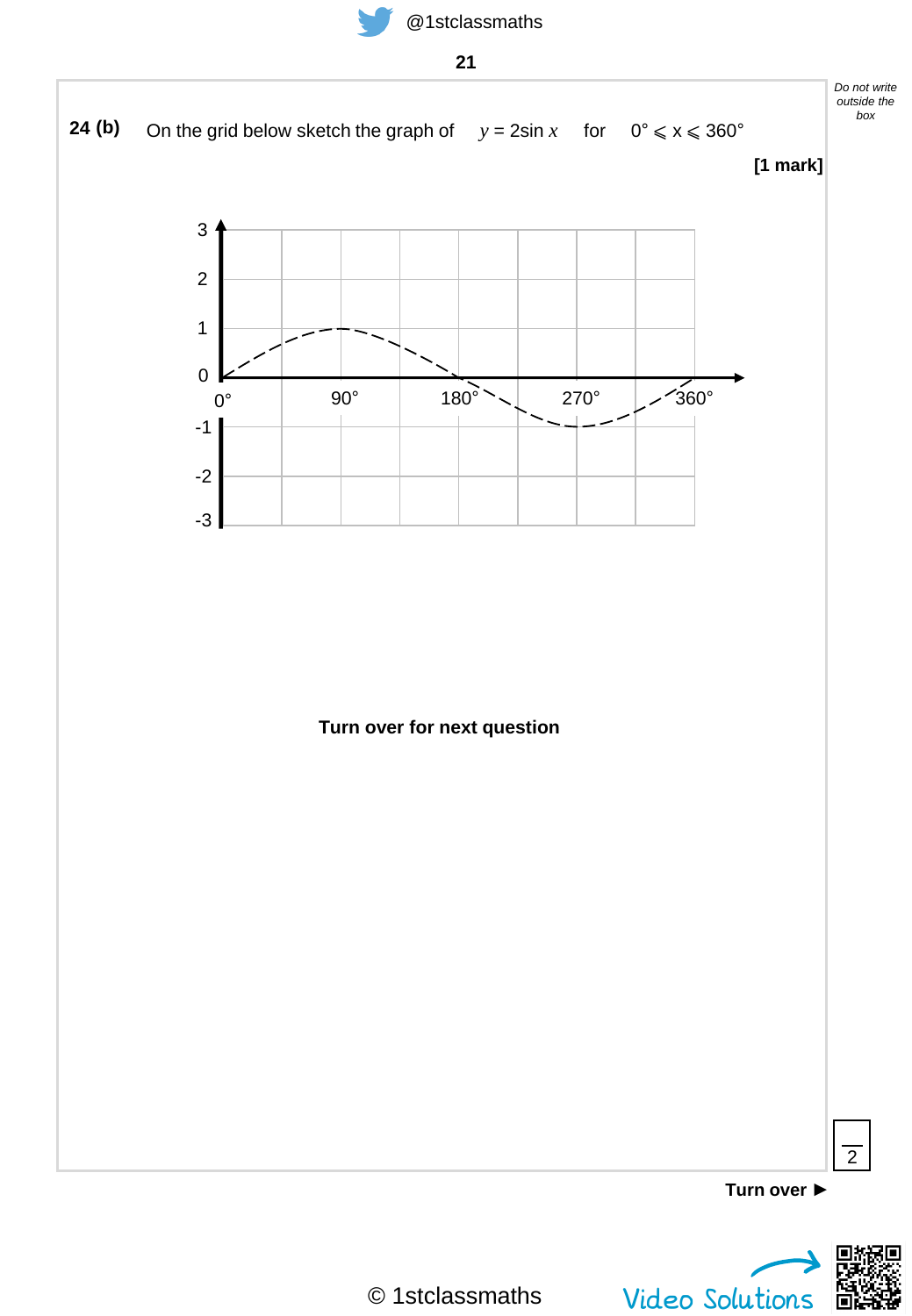**22**





*Do not write outside the*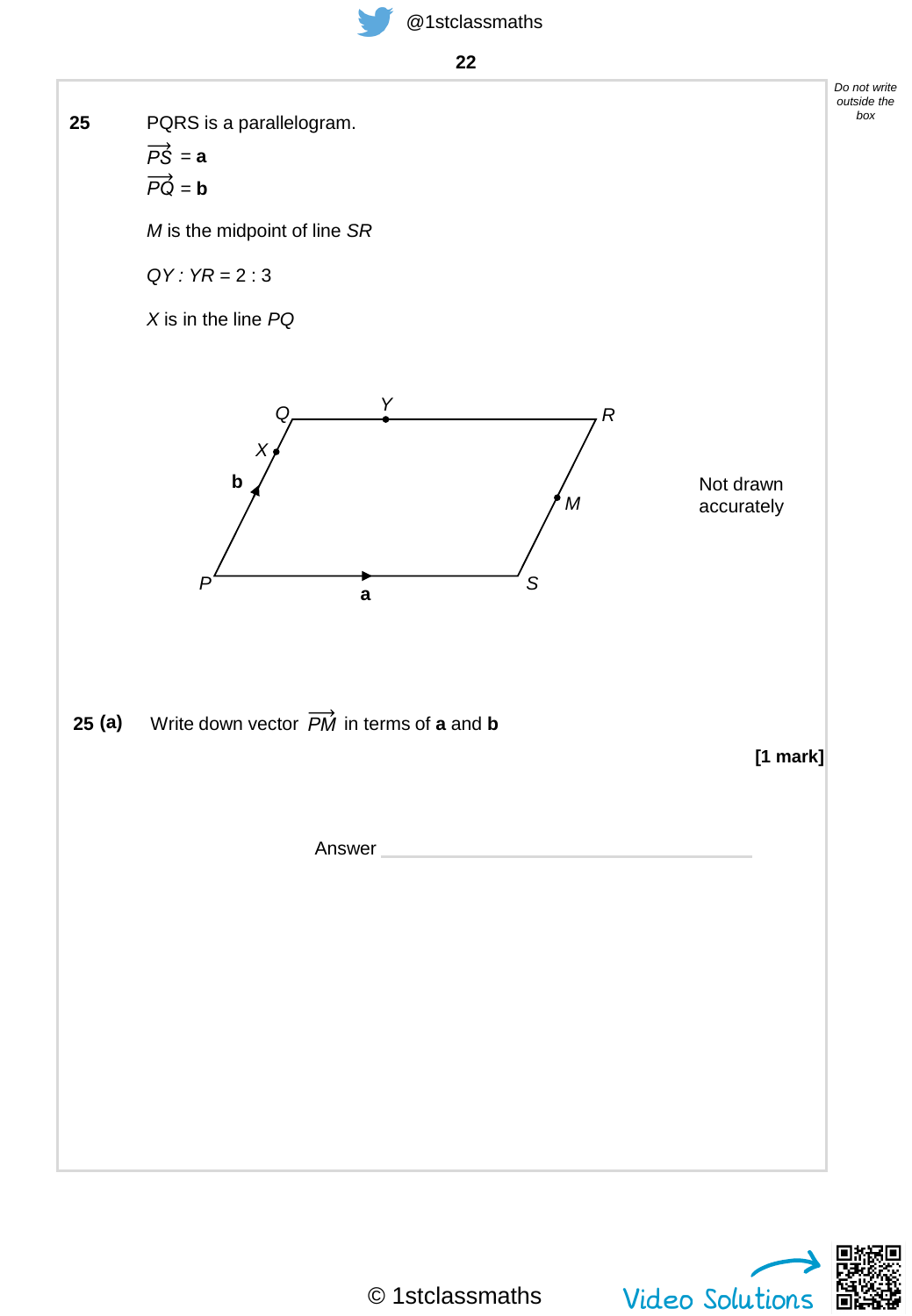

|       |                                                                       |                                 | Do not write<br>outside the<br>box |
|-------|-----------------------------------------------------------------------|---------------------------------|------------------------------------|
| 25(b) | Vectors $\overrightarrow{PM}$ and $\overrightarrow{XY}$ are parallel. |                                 |                                    |
|       | Work out the ratio PX: XQ                                             | [4 marks]                       |                                    |
|       |                                                                       |                                 |                                    |
|       |                                                                       |                                 |                                    |
|       |                                                                       |                                 |                                    |
|       |                                                                       |                                 |                                    |
|       |                                                                       |                                 |                                    |
|       |                                                                       |                                 |                                    |
|       |                                                                       |                                 |                                    |
|       |                                                                       |                                 |                                    |
|       |                                                                       |                                 |                                    |
|       |                                                                       |                                 |                                    |
|       |                                                                       |                                 |                                    |
|       |                                                                       |                                 |                                    |
|       |                                                                       |                                 |                                    |
|       |                                                                       |                                 |                                    |
|       |                                                                       |                                 | $\overline{5}$                     |
|       |                                                                       | Turn over $\blacktriangleright$ |                                    |